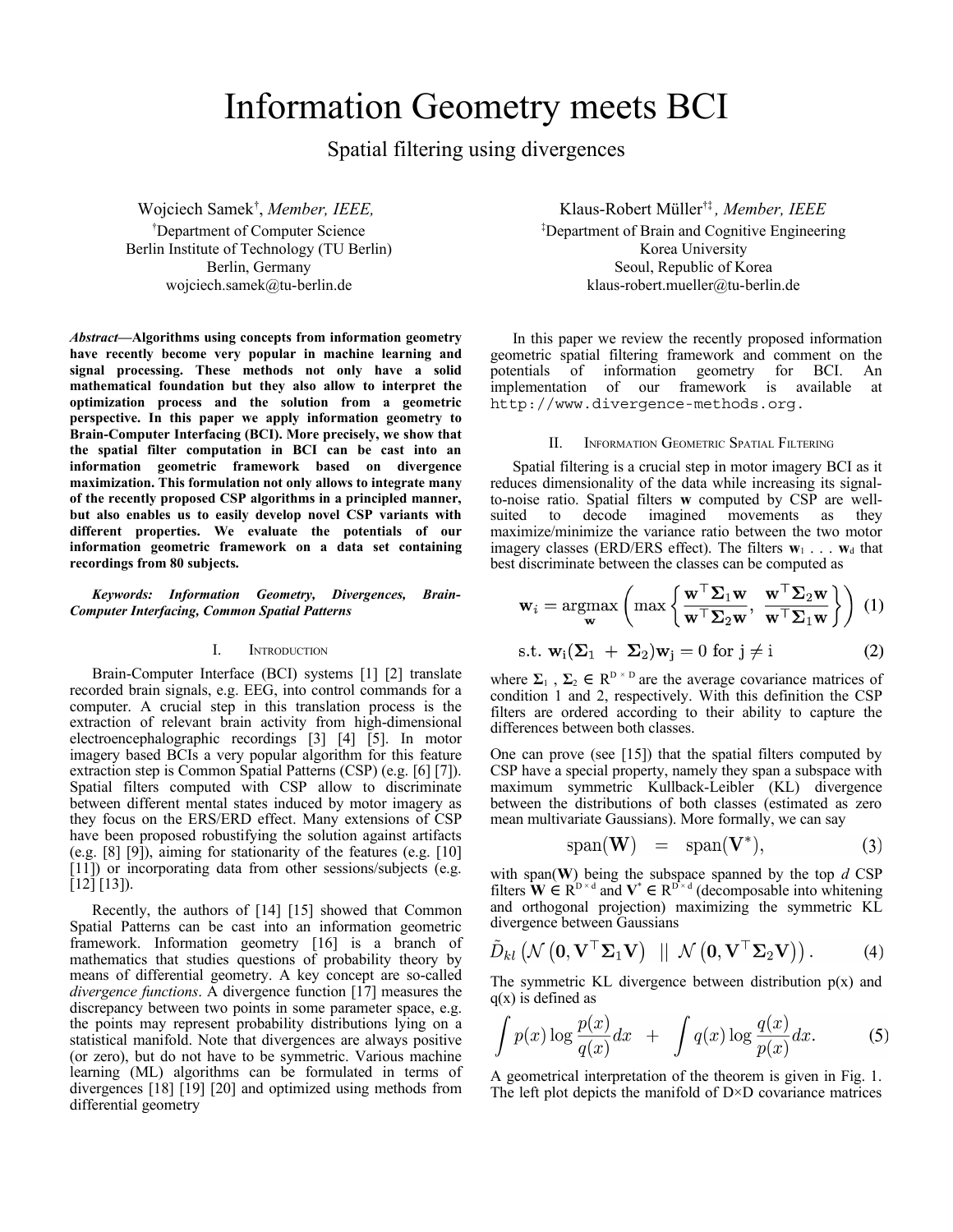(symmetric, positive definite matrices) and the red and blue dots represent the class-covariance matrices  $\Sigma_1$  and  $\Sigma_2$ . The



Fig. 1: The left plot shows the class-covariance matrices, represented as two points, lying on the manifold of D×D covariance matrices. The spatial filtering step projects the points to the submanifold of  $d \times d$  covariance matrices while maximizing the discrepancy (symmetric KL divergence) between them.

"distance" (measured as symmetric KL divergence) between these points is relatively small in this space as the covariance structures of both classes are largely affected by common, motor imagery unrelated activity. The spatial filters computed by CSP project the data to a subspace. The projected covariance matrices now lie on the manifold of  $d \times d$  symmetric, positive definite matrices. The CSP criterion maximizes the symmetric Kullback-Leibler divergence between the projected points, thus the projected class-covariance matrices are as far apart as possible. In other words the spatial filtering step (in the optimal case) focuses on BCI related activity in the data that is expected to be different for the two motor imagery classes.

Using this information geometric formulation of CSP one can easily regularize the solution by introducing a penalty term ∆. Note that regularizing the solution is very useful in practice as the extracted subspace with maximum divergence between both classes may be the result of overfitting, contain artifacts or BCI unrelated discriminative activity (e.g. eye movements) or be very subject-specific. The penalty term can be easily incorporated into our framework when measured as (sum of) divergence(s). The objective function of the proposed regularized information geometric CSP method is

$$
\mathcal{L}(\mathbf{V}) = \underbrace{(1-\lambda)\tilde{D}_{kl} (\mathbf{V}^{\top}\Sigma_1\mathbf{V} \mid \mid \mathbf{V}^{\top}\Sigma_2\mathbf{V})}_{\text{CSP Term}} - \underbrace{\lambda\Delta}_{\text{Reg. Term}}
$$
(6)

Thus the goal is to find a subspace where the projected covariance matrices are as far apart as possible while minimizing the penalty. The regularization parameter  $\lambda$  trades off the influence of the CSP objective function and the regularization term. Table I shows different penalty terms.

The first term, called **∆**-WS (Within-Session), regularizes the solution towards stationarity  $(c.f. [21] [10] [11])$  by minimizing the deviations of the trial-wise covariance matrices  $\Sigma$ <sup>i</sup> from the class average  $\Sigma$ <sub>c</sub>. Another regularization term, called **∆**-BS (Between-Session) is shown in the second row and minimizes the difference between projected training  $\Sigma^k_{\text{tr,c}}$  and test covariance matrices  $\Sigma^k_{\text{te},c}$  by using data from other subjects *k* (as done in [22]). The third penalty scheme, called **∆**-AS (Across-Subject), regularizes the projected covariance matrices of the subject of interest  $\Sigma$ <sup>t</sup><sub>tr,c</sub> towards the covariance matrices of other subjects  $\Sigma^k_{\text{tr,c}}$ , whereas the last regularization matrix, called **∆**-MS (Multi-Subject), solves the CSP problem jointly for all subjects i.e. it aims to make the extracted spatial filters more subject-independent. Many other regularization schemes are possible and can be easily incorporated into the framework.



| Regularization term $\Delta$                                                                                                                                                                                                  |
|-------------------------------------------------------------------------------------------------------------------------------------------------------------------------------------------------------------------------------|
| Within-Session (WS)                                                                                                                                                                                                           |
| $\mathbf{\Delta} = \frac{1}{2N} \sum_{c=1}^{2} \sum_{i=1}^{N} D_{kl} (\mathbf{V}^{\top} \mathbf{\Sigma}_{c}^{i} \mathbf{V} \ \parallel \ \mathbf{V}^{\top} \mathbf{\Sigma}_{c} \mathbf{V})$                                   |
| Between-Session (BS)                                                                                                                                                                                                          |
| $\mathbf{\Delta} = \frac{1}{2K}\sum_{c=1}^{2}\sum_{k=1}^{K}\tilde{D}_{kl} \left(\mathbf{V}^{\top}\mathbf{\Sigma}_{tr,c}^{k}\mathbf{V} \parallel \mathbf{V}^{\top}\mathbf{\Sigma}_{te.c}^{k}\mathbf{V}\right)$                 |
| Across-Subject (AS)                                                                                                                                                                                                           |
| $\mathbf{\Delta} = \frac{1}{2K} \sum_{c=1}^{2} \sum_{k=1}^{K} \tilde{D}_{kl} \left( \mathbf{V}^{\top} \mathbf{\Sigma}_{tr,c}^{\ell} \mathbf{V} \ \parallel \ \mathbf{V}^{\top} \mathbf{\Sigma}_{tr,c}^{k} \mathbf{V} \right)$ |
| Multi-Subject (MS)                                                                                                                                                                                                            |
| $\mathbf{\Delta} = -\frac{1}{K}\sum_{k=1}^K \tilde{D}_{kl} \left(\mathbf{V}^\top \mathbf{\Sigma}_1^k \mathbf{V} \ \parallel \ \mathbf{V}^\top \mathbf{\Sigma}_2^k \mathbf{V}\right)$                                          |

### III. ROBUSTNESS THROUGH BETA DIVERGENCE

An advantage of the information geometric formulation of the CSP algorithm is the unified view on the regularization. Since all terms in the objective function have a common interpretation, namely as divergences between two zero mean Gaussian distributions, it is easy to compare and combine different divergence-based CSP variants.

Another advantage that is even more important is the generic formulation of the spatial filtering problem in terms of divergence maximization. Similar to the "kernel-trick" that is often applied to perform classification in other spaces [23], [24], we can change the geometry and the properties of the solution (without changing the mathematical formulation) by considering different divergences. Other divergences induce a geometry that may be advantageous for BCI application e.g. because it is robust to outliers. A divergence that has been used in machine learning, e.g. in Independent Component Analysis [20], is the so-called beta divergence [25] [26]. Beta divergence  $D_{\beta}$  (p(x) || q(x)) between distributions p(x) and q(x) has been proposed in [25] [26] and is defined (for  $\beta > 0$ ) as

$$
\frac{1}{\beta} \int (q^{\beta}(x) - p^{\beta}(x))q(x)dx \qquad (7)
$$

$$
-\frac{1}{\beta+1} \int (q^{\beta+1}(x) - p^{\beta+1}(x))dx.
$$

Beta divergence is known to be robust to outliers as it is related to the Ψ-likelihood principle in statistics [25]. By applying beta divergence to the CSP problem we can decrease the influence of outliers on the spatial filter computation (see [14]) or robustly compute the regularization terms, e.g. in the **∆**-MS case we rather prefer subspaces with relatively high divergences for many subjects over subspaces with very high divergences for few subjects; a simple averaging without downweighting ( $β = 0$ ) may give preference to the latter case.

#### IV. EXPERIMENTAL RESULTS

In this section we evaluate the across-subject (AS) regularization scheme. The idea of finding a subspace where the class-distributions are similar across subjects is a novel regularization strategy. We compare the performance results to standard CSP and to the method proposed in [27]. We denote the method of [27] as covCSP because it applies CSP with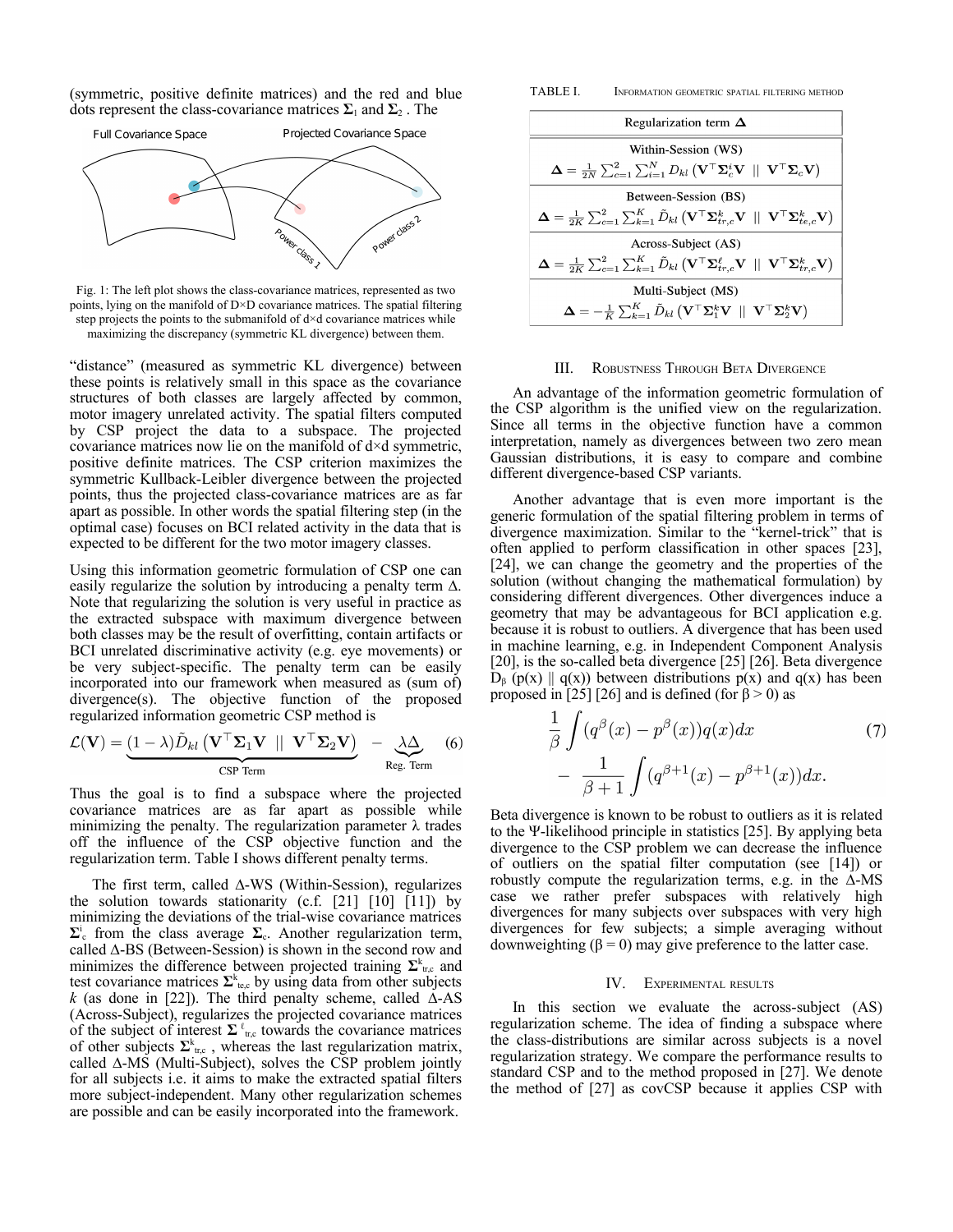regularized covariance matrices, i.e. the covariance matrix of subject  $\ell$  and class c is estimated as

$$
\hat{\Sigma}_{tr,c}^{\ell} = (1 - \alpha) \Sigma_{tr,c}^{\ell} + \alpha \frac{1}{K} \sum_{k=1}^{K} \Sigma_{tr,c}^{k}
$$
 (8)

We use a data set [28] containing EEG recordings from 80 subjects performing motor imagery tasks with the left and right hand or with the feet. The data contain a calibration session and a (1D visual) feedback session. We select the two best motor imagery classes for each subject, resulting in 150 calibration and 300 feedback trials. We manually select 62 electrodes, apply band pass filtering (8-30 Hz) with a 5-order Butterworth filter and extract a time segment from 750ms to 3500ms after the trial start. We extract six spatial filters and apply the LDA classifier. The parameters  $\lambda$  and  $\beta$  are selected from the sets {0, 0.1, 0.2, ..., 1} and  $\{0, 0.5, 1\}$  by 5-fold cross-validation on the calibration data using minimal error rate as selection criterion. We use the deflation algorithm (see [15]) for optimizing the objective function in Eq. (6), i.e. we extract the spatial filters sequentially (we do not extract the subspace in one run). The parameter  $\alpha$  is selected from the set {0, 10<sup>-5</sup>, . . . , 10<sup>-f</sup>, 0.2, . . . , 0.9, 1} by using 5-fold crossvalidation with same selection criterion.

The scatter plots in Fig. 2 compare the error rates of CSP and covCSP to our divergence-based ∆-AS algorithm. Each square represents the error rate of one of the 80 subjects and the p-value of the one-sided Wilcoxon sign rank test is shown in the lower right corner. The error rates of our method are shown on the y-axis, i.e. if a square is below the dashed line then our method outperforms the baseline. Note that  $p < 0.05$  indicates significant performance gain for our method.



Fig. 2: Scatter plots comparing the error rates of the proposed divergencebased CSP method with AS regularization to CSP and covCSP. Each square represents one subject and if the square is below the solid line then our method outperforms the baseline for this subject. The p-value of the one-sided Wilcoxon signed rank test is shown in the right bottom corner.

One can clearly see that utilizing information from other subjects significantly improves the quality of the spatial filters. Our method significantly outperforms the CSP baseline and (almost significantly) decreases error rates when comparing the results to covCSP. This suggests that regularizing the divergences gives better performance than regularizing the covariance matrices (as done by covCSP) prior to CSP computation. In other words it seems that regularization in the projected space is more effective than regularization in the full covariance space. Note that the covCSP algorithm applies regularization to the covariance matrices inside the divergence function (i.e. prior to CSP computation) whereas our method applies regularization to the divergences (i.e. after the nonlinear divergence function was applied).

Let us consider the single filter case. We can write the covCSP objective as

$$
\frac{\mathbf{v}^\top ((1-\alpha)\Sigma_1^\ell + \alpha \tilde{\Sigma}_1)\mathbf{v}}{\mathbf{v}^\top ((1-\alpha)\Sigma_2^\ell + \alpha \tilde{\Sigma}_2)\mathbf{v}} + \frac{\mathbf{v}^\top ((1-\alpha)\Sigma_2^\ell + \alpha \tilde{\Sigma}_2)\mathbf{v}}{\mathbf{v}^\top ((1-\alpha)\Sigma_1^\ell + \alpha \tilde{\Sigma}_1)\mathbf{v}}
$$
\nwith  $\tilde{\Sigma}_c = \frac{1}{K} \sum_{k=1}^K \Sigma_c^k$ 

being the average class-covariance matrix computed on other subjects' data. On the other hand our method maximizes the following term

$$
(1 - \lambda) \left[ \frac{\mathbf{v}^\top \mathbf{\Sigma}_1^{\ell} \mathbf{v}}{\mathbf{v}^\top \mathbf{\Sigma}_2^{\ell} \mathbf{v}} + \frac{\mathbf{v}^\top \mathbf{\Sigma}_2^{\ell} \mathbf{v}}{\mathbf{v}^\top \mathbf{\Sigma}_1^{\ell} \mathbf{v}} \right] - \\ \lambda \frac{1}{2K} \sum_{c=1}^2 \sum_{k=1}^K \left[ \frac{\mathbf{v}^\top \mathbf{\Sigma}_c^{\ell} \mathbf{v}}{\mathbf{v}^\top \mathbf{\Sigma}_c^k \mathbf{v}} + \frac{\mathbf{v}^\top \mathbf{\Sigma}_c^k \mathbf{v}}{\mathbf{v}^\top \mathbf{\Sigma}_c^{\ell} \mathbf{v}} \right]
$$

We compare the behaviour of both objective functions in a simulation experiment for **v**  $\in$  [−1 1] × [−1 1] and different  $\alpha$ and  $\lambda$  parameters. Let  $\ell = 1$  and

$$
\Sigma_1^1 = \begin{bmatrix} 1.3 & 0 \\ 0 & 1.0 \end{bmatrix}, \quad \Sigma_2^1 = \begin{bmatrix} 0.7 & 0 \\ 0 & 1.0 \end{bmatrix}
$$

$$
\Sigma_1^2 = \begin{bmatrix} 1.3 & 0 \\ 0 & 1.5 \end{bmatrix}, \quad \Sigma_2^2 = \begin{bmatrix} 0.7 & 0 \\ 0 & 0.5 \end{bmatrix}
$$

One can see in Fig. 3 (green color stands for higher values) that covCSP prefers the spatial filter  $\mathbf{v}^T = \begin{bmatrix} 1 & 0 \end{bmatrix}$  for small  $\alpha$ parameters but if the regularization of the covariance matrices  $\sum$ <sub>1</sub> and  $\Sigma$ <sub>2</sub> increases (large α) it switches its preference to  $\mathbf{v}^T$  = [0 1] because the second source of subject 2 is more discriminative than the first source (ratio 1.5/0.5 compared to 1.3/0.7). The divCSP-AS regularization on the other hand aims to find discriminative sources that are similar between both subjects thus it always prefers the filter  $\mathbf{v}^T = [1 \ 0]$  that extracts source 1 which is discriminative and common to both users. Depending on the particular application scenario the covCSP regularization or the divCSP-AS regularization scheme may be more advantageous.

#### V. DISCUSSION

Applying information geometric methods to BCI is a new direction of research with high potentials. But also classical methods of differential geometry have been recently applied to BCI, e.g. the authors of [29] directly classify trials on the manifold of covariance matrices. It would be interesting to connect both research directions, information geometry and Riemannian geometry, in the future. A question that may also be relevant for future research on divergence-based spatial filtering algorithms for BCI is whether it is advantageous to extend the Gaussian approximation and use more complicated (higher moments) distributions to compute the CSP filters. Restricting the analysis to variance makes sense when only considering the ERD/ERS effect, however, higher moments